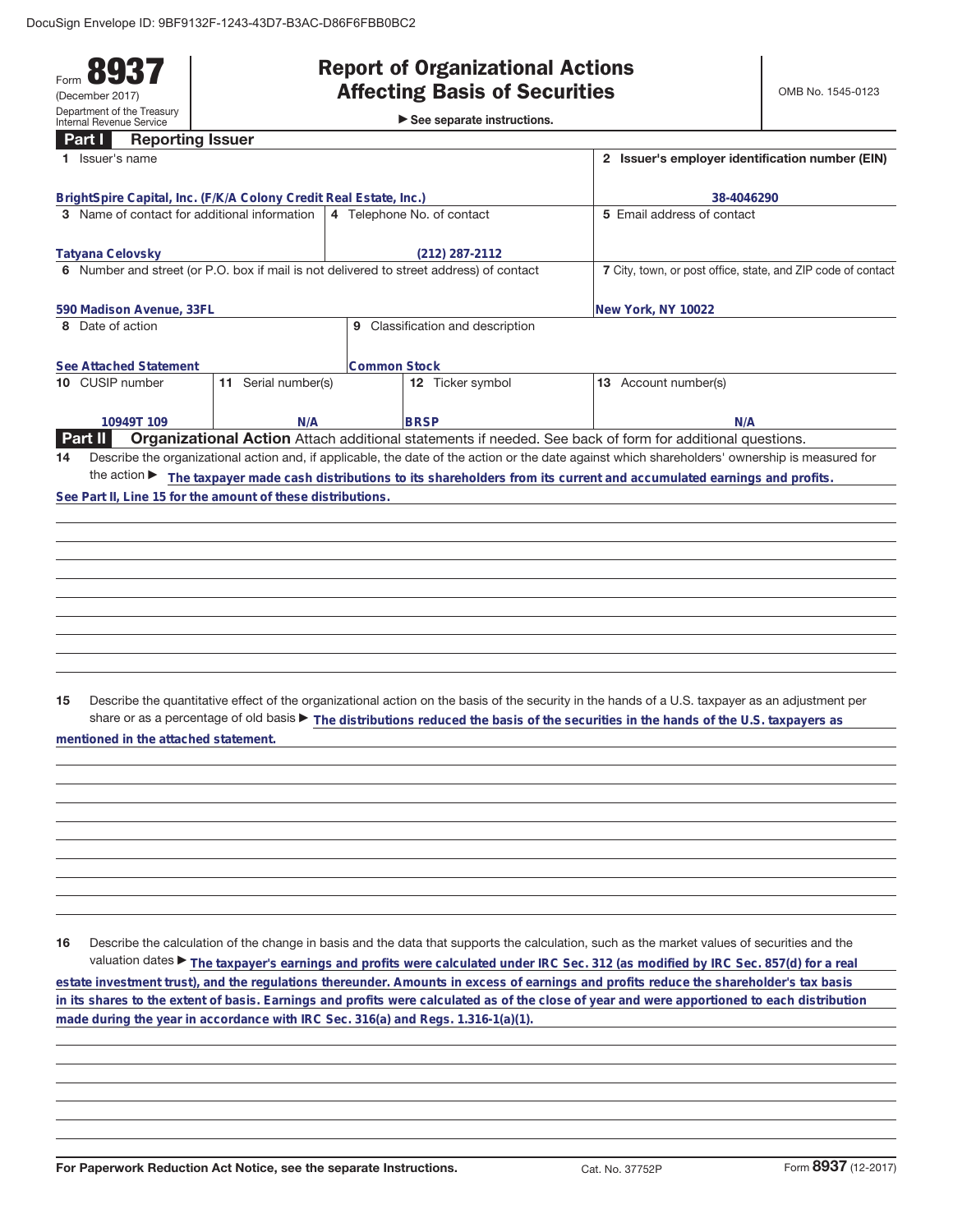| Form 8937 (12-2017) |                                 |                                                                                                                                                                                                                                                                                                                          |                      |                             |          | Page 2                          |
|---------------------|---------------------------------|--------------------------------------------------------------------------------------------------------------------------------------------------------------------------------------------------------------------------------------------------------------------------------------------------------------------------|----------------------|-----------------------------|----------|---------------------------------|
| <b>Part II</b>      |                                 | <b>Organizational Action (continued)</b>                                                                                                                                                                                                                                                                                 |                      |                             |          |                                 |
| 17                  |                                 | List the applicable Internal Revenue Code section(s) and subsection(s) upon which the tax treatment is based ><br>Internal Revenue Code Section 301(c) and 316(a).                                                                                                                                                       |                      |                             |          |                                 |
|                     |                                 |                                                                                                                                                                                                                                                                                                                          |                      |                             |          |                                 |
|                     |                                 |                                                                                                                                                                                                                                                                                                                          |                      |                             |          |                                 |
|                     |                                 |                                                                                                                                                                                                                                                                                                                          |                      |                             |          |                                 |
|                     |                                 |                                                                                                                                                                                                                                                                                                                          |                      |                             |          |                                 |
|                     |                                 |                                                                                                                                                                                                                                                                                                                          |                      |                             |          |                                 |
|                     |                                 |                                                                                                                                                                                                                                                                                                                          |                      |                             |          |                                 |
|                     |                                 |                                                                                                                                                                                                                                                                                                                          |                      |                             |          |                                 |
|                     |                                 |                                                                                                                                                                                                                                                                                                                          |                      |                             |          |                                 |
|                     |                                 |                                                                                                                                                                                                                                                                                                                          |                      |                             |          |                                 |
|                     |                                 |                                                                                                                                                                                                                                                                                                                          |                      |                             |          |                                 |
| 18                  |                                 | Can any resulting loss be recognized? ► No; non-taxable treatment governed by IRC Sec. 301(c)(2).                                                                                                                                                                                                                        |                      |                             |          |                                 |
|                     |                                 |                                                                                                                                                                                                                                                                                                                          |                      |                             |          |                                 |
|                     |                                 |                                                                                                                                                                                                                                                                                                                          |                      |                             |          |                                 |
|                     |                                 |                                                                                                                                                                                                                                                                                                                          |                      |                             |          |                                 |
|                     |                                 |                                                                                                                                                                                                                                                                                                                          |                      |                             |          |                                 |
|                     |                                 |                                                                                                                                                                                                                                                                                                                          |                      |                             |          |                                 |
|                     |                                 |                                                                                                                                                                                                                                                                                                                          |                      |                             |          |                                 |
|                     |                                 |                                                                                                                                                                                                                                                                                                                          |                      |                             |          |                                 |
|                     |                                 |                                                                                                                                                                                                                                                                                                                          |                      |                             |          |                                 |
|                     |                                 |                                                                                                                                                                                                                                                                                                                          |                      |                             |          |                                 |
|                     |                                 |                                                                                                                                                                                                                                                                                                                          |                      |                             |          |                                 |
| 19                  |                                 | Provide any other information necessary to implement the adjustment, such as the reportable tax year ▶ These actions are effective on the                                                                                                                                                                                |                      |                             |          |                                 |
|                     |                                 | date(s) of the distributions identified above.                                                                                                                                                                                                                                                                           |                      |                             |          |                                 |
|                     |                                 |                                                                                                                                                                                                                                                                                                                          |                      |                             |          |                                 |
|                     |                                 |                                                                                                                                                                                                                                                                                                                          |                      |                             |          |                                 |
|                     |                                 |                                                                                                                                                                                                                                                                                                                          |                      |                             |          |                                 |
|                     |                                 |                                                                                                                                                                                                                                                                                                                          |                      |                             |          |                                 |
|                     |                                 |                                                                                                                                                                                                                                                                                                                          |                      |                             |          |                                 |
|                     |                                 |                                                                                                                                                                                                                                                                                                                          |                      |                             |          |                                 |
|                     |                                 |                                                                                                                                                                                                                                                                                                                          |                      |                             |          |                                 |
|                     |                                 |                                                                                                                                                                                                                                                                                                                          |                      |                             |          |                                 |
|                     |                                 |                                                                                                                                                                                                                                                                                                                          |                      |                             |          |                                 |
|                     |                                 | Under penalties of perjury, I declare that I have examined this return, including accompanying schedules and statements, and to the best of my knowledge and<br>belief, it is true, correct, and complete. Declaration of preparer (other than officer) is based on all information of which preparer has any knowledge. |                      |                             |          |                                 |
| Sign                |                                 | -DocuSigned by:                                                                                                                                                                                                                                                                                                          |                      |                             |          |                                 |
| <b>Here</b>         | Signature $\blacktriangleright$ | Frank V. Saracino<br>B78BBAF8AB02442                                                                                                                                                                                                                                                                                     |                      | Date $\blacktriangleright$  | 2/1/2022 |                                 |
|                     |                                 | Print your name ▶ Frank V. Saracino                                                                                                                                                                                                                                                                                      |                      | Title $\blacktriangleright$ |          | <b>Executive Vice President</b> |
| <b>Paid</b>         |                                 | Print/Type preparer's name                                                                                                                                                                                                                                                                                               | Preparer's signature | Date                        |          | <b>PTIN</b><br>$Check$     if   |
| <b>Preparer</b>     |                                 | Firm's name<br>$\blacktriangleright$                                                                                                                                                                                                                                                                                     |                      |                             |          | self-employed<br>Firm's EIN ▶   |
| <b>Use Only</b>     |                                 | Firm's address ▶                                                                                                                                                                                                                                                                                                         |                      | Phone no.                   |          |                                 |

Send Form 8937 (including accompanying statements) to: Department of the Treasury, Internal Revenue Service, Ogden, UT 84201-0054